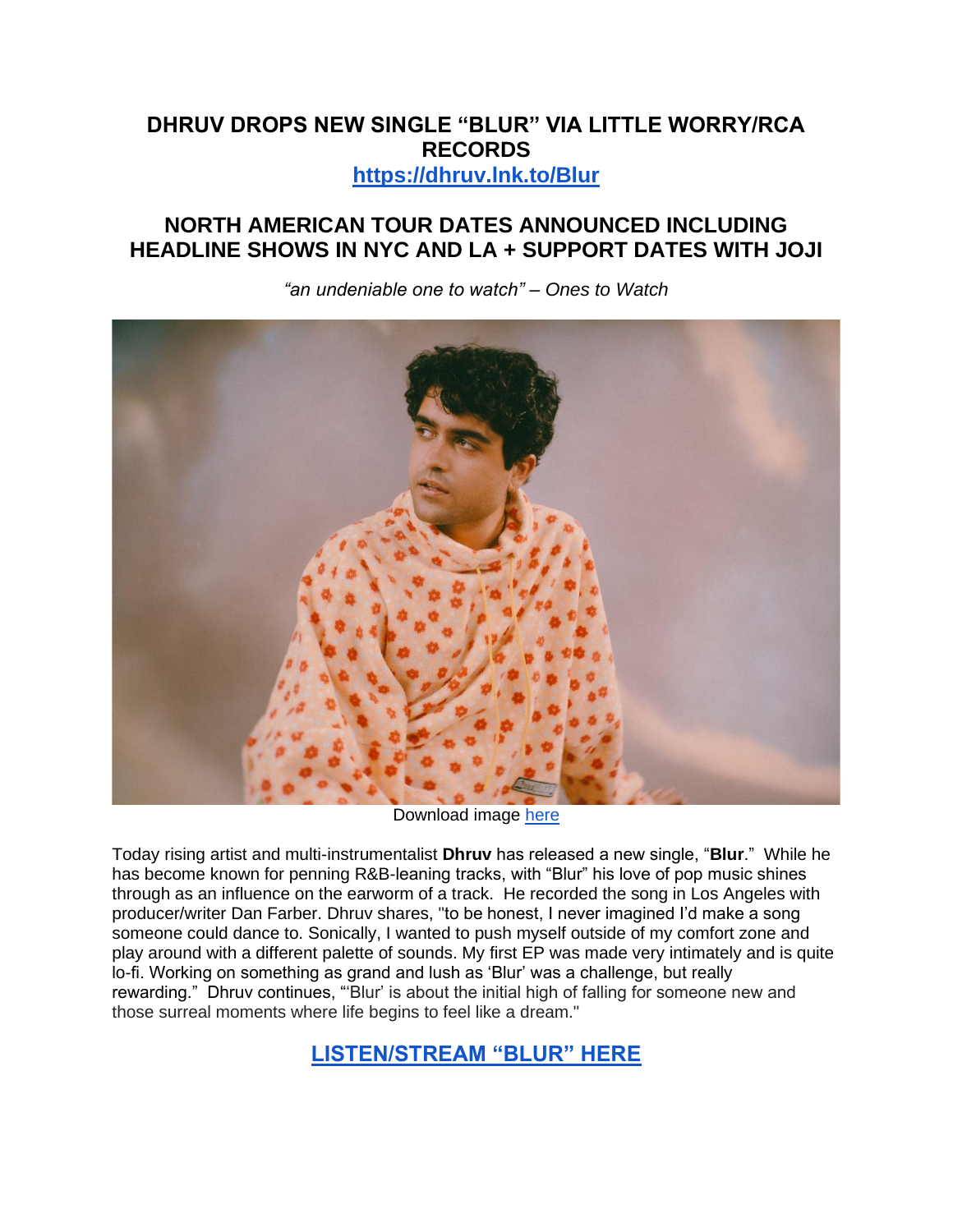Last week Dhruv played to a **sold-out** room in **London**, marking his first ever show in the UK. He now returns to this side of the Atlantic for a **sold-out** show in **New York Cit**y on **July 16** at **Mercury Lounge** followed by another **sell-out** at **Moroccan Lounge** in **Los Angeles** on **July 19**. Dhruv is also happy to confirm his first **North American tour** as the support for **Joji**. Those dates kick off on **October 5** in **Minneapolis**, **MN** and conclude in **Atlanta**, **GA** on **October 20**. Along the way the tour also hits Chicago, IL, Toronto, ON, and Boston, MA. Tickets are on sale [here](https://eur01.safelinks.protection.outlook.com/?url=https%3A%2F%2Fdhrvie.com%2Fshows%2F&data=05%7C01%7Cnoelle.janasiewicz.sme%40sonymusic.com%7C03fb8e6adb2047b0260108da54735ed1%7Cf0aff3b791a54aaeaf71c63e1dda2049%7C0%7C0%7C637915151730964321%7CUnknown%7CTWFpbGZsb3d8eyJWIjoiMC4wLjAwMDAiLCJQIjoiV2luMzIiLCJBTiI6Ik1haWwiLCJXVCI6Mn0%3D%7C3000%7C%7C%7C&sdata=wje8N4f0e9liBhrJKg9tTUjt36cUvevZyHGvJnu09yY%3D&reserved=0) and all dates are listed below.

Today's single is the follow up to Dhruv's debut project *rapunzel* which tells a deeply personal coming-of-age story over the course of eight expertly crafted songs, including his break-out hit "**double take,**" which has amassed over **290 million** streams to date. The EP drew the attention of, among others, *Paper Magazine*, *Billboard* and *NME*.

Looking ahead Dhruv says, "before I dive seriously into making an album, I want to be able to have fun in the studio and not feel confined to working within any genres or bounds."

#### **Watch this space for more music and news from Dhruv**

#### **About Dhruv**

Music has always been a constant for Dhruv. Born in London to Indian parents, Dhruv grew up in conservative Singapore where the now 23-year-old crooner found his voice — and sense of self— through songwriting. A self-admitted introvert, he spent countless hours penning songs on his bedroom piano before starting to share them online at the age of 16. "Things I struggled to say out loud, I was able to articulate easily in my writing," he explains. Turning this passion into a career didn't seem a possibility until Dhruv moved to the U.S. in his late teens and began to make friends with other like-minded artists. The world suddenly opened up for him.

By then he had already amassed dozens of demos including "double take" which was recorded and produced in his second ever studio session in April 2019. The R&B-leaning tune, a song about falling in love with his best friend, exploded on TikTok in 2021 and has since become a global queer anthem. The success of "double take" was followed up by the release of the *rapunzel* EP in January of 2022, which Dhruv describes as a "scrapbook from the most formative years of my [his] life."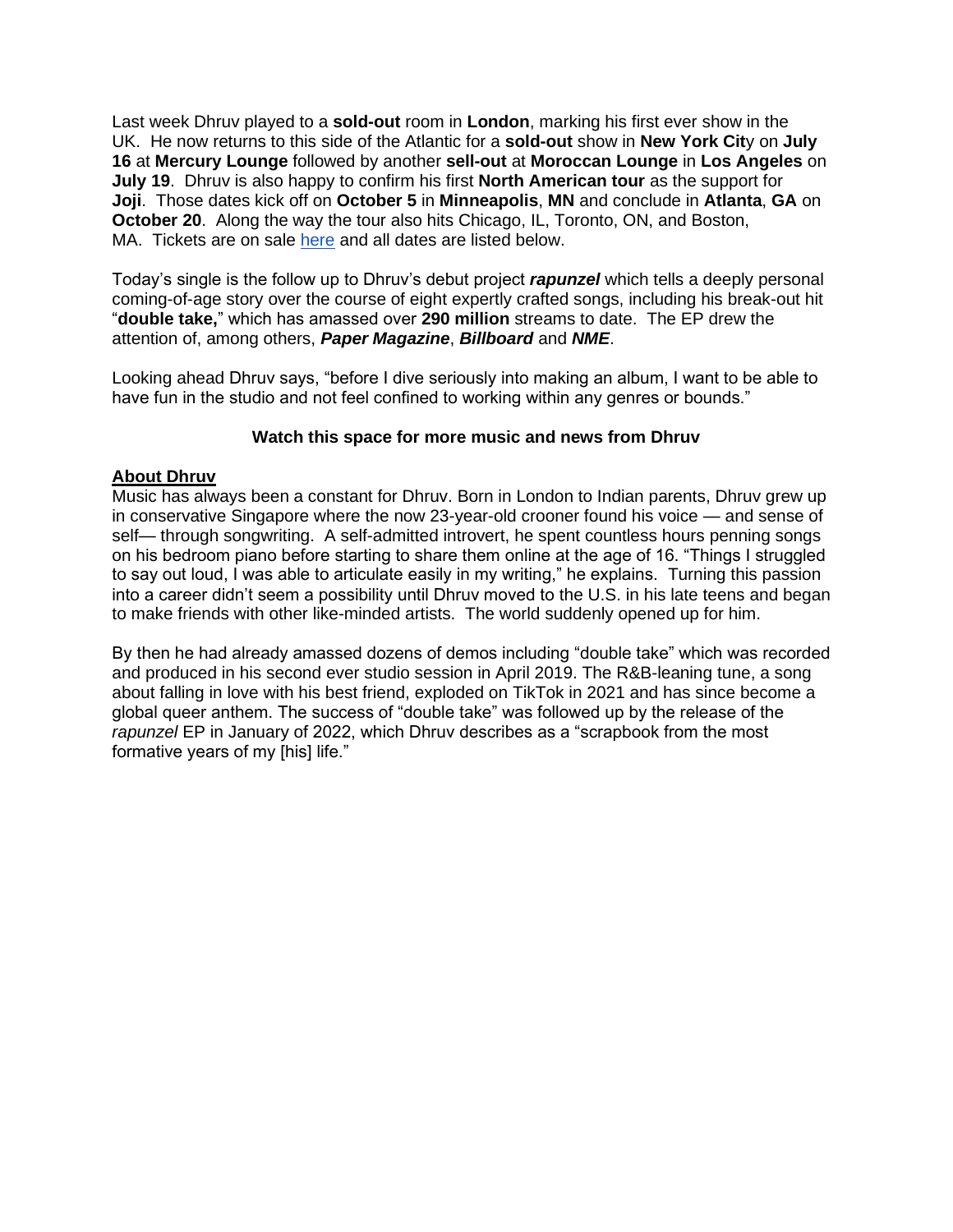

Download "Blur" artwork [here](https://eur01.safelinks.protection.outlook.com/?url=https%3A%2F%2Fdrive.google.com%2Ffile%2Fd%2F1emHCAGJ_3LqPzZFXvaG80Uq4v6HE6iX2%2Fview%3Fusp%3Dsharing&data=05%7C01%7Cnoelle.janasiewicz.sme%40sonymusic.com%7C03fb8e6adb2047b0260108da54735ed1%7Cf0aff3b791a54aaeaf71c63e1dda2049%7C0%7C0%7C637915151730964321%7CUnknown%7CTWFpbGZsb3d8eyJWIjoiMC4wLjAwMDAiLCJQIjoiV2luMzIiLCJBTiI6Ik1haWwiLCJXVCI6Mn0%3D%7C3000%7C%7C%7C&sdata=fL3OK85aNw9nhclS7RY4RMreU4Nc2ArCXxvUmTzxvhM%3D&reserved=0)

#### **Dhruv Tour Dates**

7/16 - Mercury Lounge - New York, NY SOLD OUT 7/19 - Moroccan Lounge - Los Angeles, CA SOLD OUT 10/5 - The Armory - Minneapolis, MN \* 10/7 - Aragon Ballroom - Chicago, IL \* 10/9 - HISTORY - Toronto, ON \* 10/11 - MTELUS - Montreal, QC \* 10/14 - Roadrunner - Boston, MA \* 10/15 - The Anthem - Washington, DC \* 10/18 - The Fillmore - Charlotte, NC \*

10/20 - Coca-Cola Roxy - Atlanta, GA \*